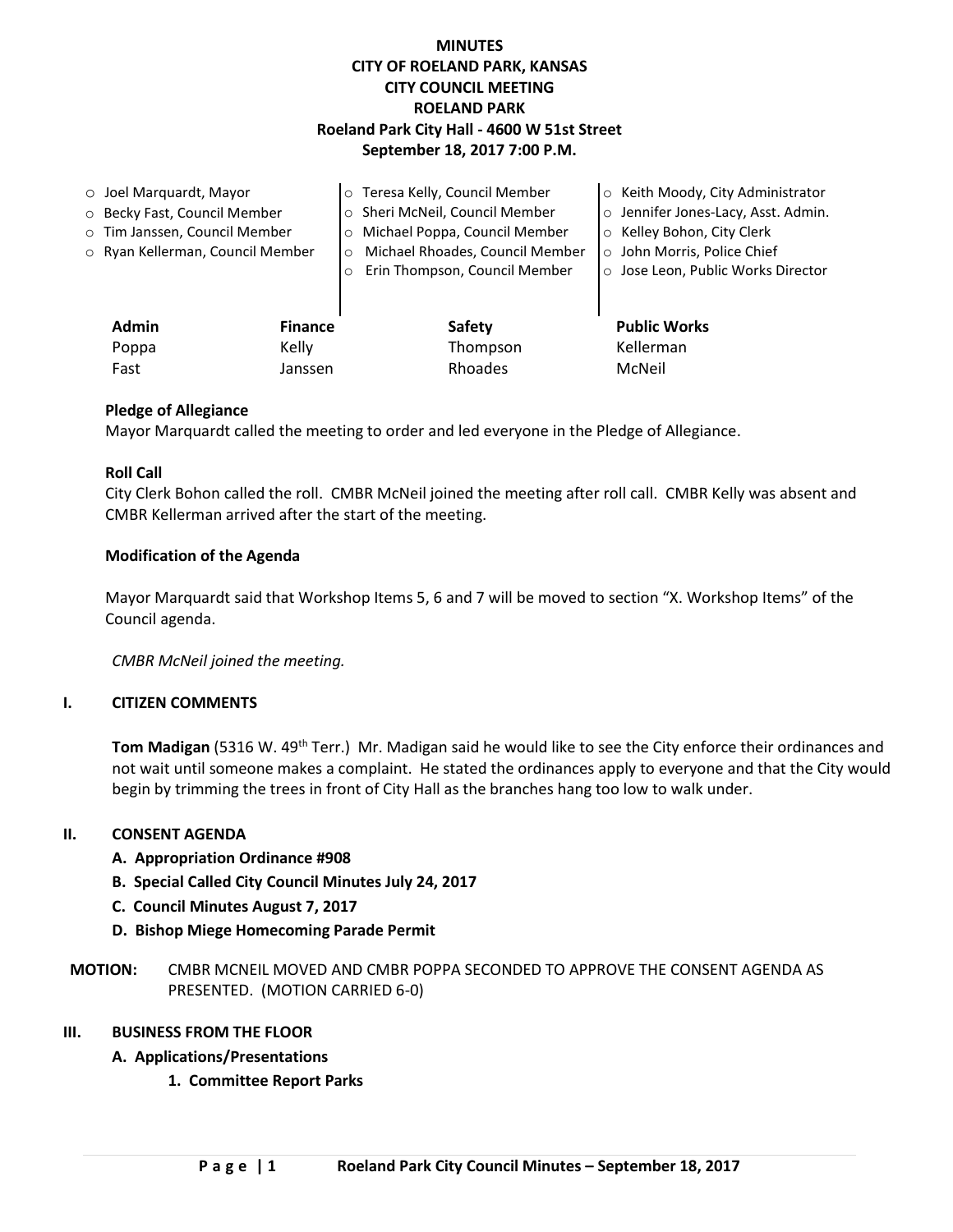Jennifer Provyn provided an update on current projects. She said that everyone was disappointed in the bids they received for the tennis courts and that they will unfortunately not be able to complete that project this year. She said it is definitely still on the table.

Nall Park Update - The single track bike trail will be installed in November. They are also purchasing a dual trash/recycle bin for the park to be installed by the restrooms.

R Park Update - The Ad Hoc R Park Shade and Shelter Task Force will be presenting their findings to the Parks Committee in November. Ms. Provyn invited the Council to come to the meeting. After their committee discussion, they will present the rendering and designs to the Governing Body for approval in either December or January of 2018.

One of the goals for 2017 was to relocate the doggie waste bin in R Park. Ms. Provyn thanked Public Works for doing that. They still need to install a bike rack and pad at the park. They are also working on extending the recycling program to all parks such as the one in Granada and R Park. Four benches will be purchased for Granada, and to save on shipping, they will be purchased at the same time as the trash/recycle bin for Nall Park. Carpenter Park is high on the priority list, but they do not yet have Council-approved benches and are hoping to bring back new choices in 2018 to the Council. They also need to remove the damaged art at Granada Park. The Arts Committee will be removing that and will make a determination whether to repair or replace it.

For 2018, part of the approved R Park Master Plan is to reevaluate the asphalt of the basketball courts and a huge asphalt area. They are designing a way to make that part of a bike-riding area with striping as well as adding some greenery. They will bring final ideas to the Council next year.

The Parks Committee met with Sustainability and people in the community about a Race to the Parks event and will be meeting again next month. The idea is to have a race event of 10 miles, running to all the different parks. This event would act as a fundraiser and a community bridge and would be a health and fitness venue that would draw people to Roeland Park.

Mayor Marquardt said the Parks Committee is doing a lot of great work and thanked Ms. Provyn. He said it's definitely different than it was eight years ago when the outlook was very discouraging. Since the establishment of the committee, he said it's amazing how progressive they are and how much work they have done. He really appreciates their efforts and knows many others do also.

### **IV. MAYOR'S REPORT**

### **A. Proclamation – Kansas Family and Education Week Proclamation.**

CMBR Rhoades read the Kansas Family and Education Week Proclamation into the record.

Mayor Marquardt noted that after speaking with mayors of other cities most do not read the proclamations and is glad that they do as it is important to state what they are doing.

CMBR Fast would like to have a discussion on whether they should continue with all proclamations every year.

Mayor Marquardt said he would like to continue to have two councilmembers endorse the proclamation so there is less chance for an argument over what is approved and that it should not just be a blanket acceptance for any cause.

# **MOTION:** CMBR RHOADES MOVED AND CMBR MCNEIL SECONDED TO APPROVE THE KANSAS FAMILY AND EDUCATION WEEK PROCLAMATION. (MOTION CARRIED 6-0)

# **V. WORKSHOP AND COMMITTEE REPORTS**

### **A. Workshop Summary**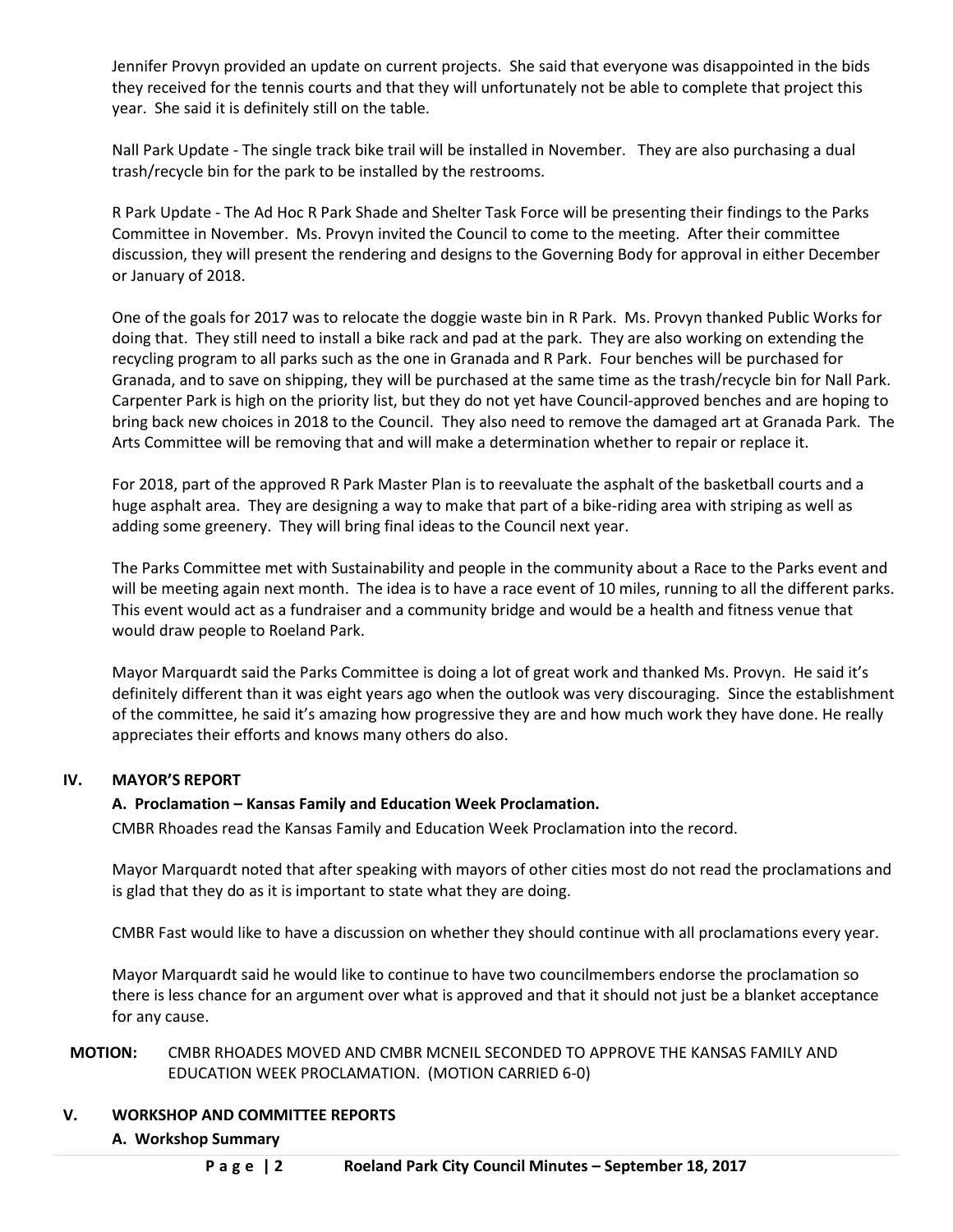*No report was given.*

## **VI. REPORTS OF CITY LIAISONS**

*There were no reports given.* 

### **VII. UNFINISHED BUSINESS**

*There was no unfinished business to discuss.*

### **VIII. NEW BUSINESS**

### **A. Sidewalk Master Plan Update – Resolution 654**

T Public Works Director Leon presented Resolution 654 to the Council that provides the Sidewalk Master Plan Update and the bicycle infrastructure plan for the City. Also added were the recommendations that BikeWalkKC made.

- **MOTION:** CMBR THOMPSON MOVED AND CMBR POPPA SECONDED TO APPROVE RESOLUTION 654 FOR THE 2017 PEDESTRIAN AND BICYCLE INFRASTRUCTURE PLAN. THE MOTION CARRIED 6-0.
- **MOTION:** CMBR RHOADES MOVED AND CMBR JANSSEN SECONDED TO AMEND THE MOTION FOR AN AMENDMENT TO THE SIDEWALK PROGRAM DOCUMENT STATING THAT FROM HOWELL DRIVE ON 50TH TO 52<sup>ND</sup> PLACE SHOULD BE BLUE.

As makers of the original motion CMBR Thompson and CMBR Poppa agreed to the modification.

CMBR Janssen asked what a block of sidewalk cost. Public Works Director Leon said he would get that information for the Council.

### **B. Barktoberfest Ordinance**

CMBR McNeil received an e-mail from Johnson County Parks and Rec about an event they are having where they will not be selling alcohol. She also noted that other cities host events where there is no alcohol served. She would like to see the Parks Committee work on having some events that are not alcohol-related.

CMBR Thompson said the Events Committee would like the Council to keep in mind that the money does not go towards the alcohol, but is money raised for the event. Without that funding there is a real concern that there will be unable to have the event.

The event will be held from 12-4 and CMBR Rhoades did not believe there would be a lot of alcohol consumption at that time.

### *CMBR Kellerman arrived at the meeting.*

CMBR Poppa believed from 11-3 last year Barktoberfest brought in \$500 in additional funds from the VIP Beer Garden. He did not believe they should serve alcohol at all events such as the tree lighting or the Easter Egg Hunt, but that Barktoberfest is held at the same time of year as Oktoberfest and there is a certain expectation with that. He did say that it is integral for the event, which in turn raises money to help put on other events in the city.

CMBR Fast said they want the Events Committee to raise funds and if they take away their ability to fundraise through the sale of alcohol, then the Council should increase their annual funding in the budget.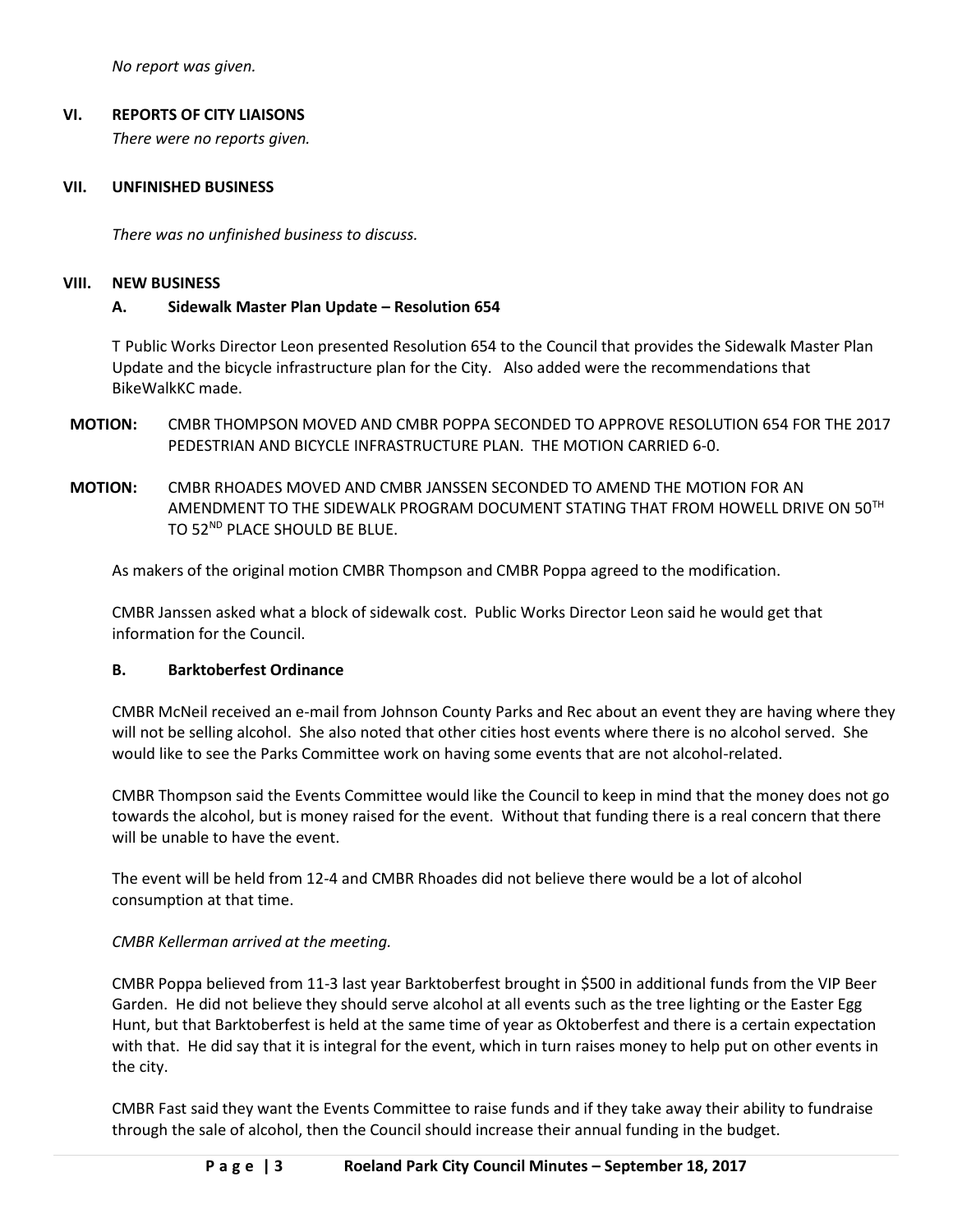CMBR Rhoades asked if there had ever been any alcohol-related incidents at any events. Police Chief Morris said he donates his services to the City for these events and he has never had an incident.

**MOTION:** CMBR THOMPSON MOVED AND CMBR FAST SECONDED TO APPROVE ORDINANCE 956, AN ORDINANCE ALLOWING CONSUMPTION OF ALCOHOL ON CERTAIN PUBLIC PROPERTY FOR A LIMITED TIME AND PURPOSE PURSUANT K.S.A. 2013 SUPP. 41-719(d). THE MOTION CARRIED 4-3 WITH CMBRS MCNEIL, JANSSEN AND KELLERMAN VOTING NO.

### **POLL THE COUNCIL**

FAST - Y MCNEIL - N JANSSEN - N RHOADES - Y KELLERMAN - N THOMPSON - Y POPPA - Y

### **C. Barktoberfest Amnesty for Late or Failure to Register Pets**

CMBR McNeil said there was a previous discussion about approving the amnesty through the month.

City Clerk Bohon stated if animals are registered at Barktoberfest they would not be able to print licenses at the event and would have to mail them out once they were entered into the system. They could, however, hand out the tags. To receive payments it would be easier to take cash or check and provide a paper receipt as only certain computers have the Jayhawk download to process payments. She added that they could tell people at the event to come into City hall and register their pets.

CMBR Thompson withdrew her motion as the processing of payments needs to be worked out.

City Administrator Moody said it would be easier to implement the amnesty if they directed people to contact City Hall to take advantage of the amnesty period, where staff has immediate access to the database and can process transactions.

**MOTION:** CMBR THOMPSON MOVED AND CMBR POPPA SECONDED TO APPROVE WAIVING ADDITIONAL FEES FOR LATE OR FAILURE TO REGISTER PETS DURING BARKTOBERFEST.

CMBR Rhoades would like to table the motion and have it discussed at a future Workshop to discuss a city-wide amnesty period that would coincide with another event like an adoption week event.

**MOTION:** CMBR RHOADES MOVED AND CMBR MCNEIL SECONDED TO TABLE THE MOTION. THE MOTION CARRIED 7-0.

### **IX. ORDINANCES AND RESOLUTIONS**

*There were no ordinances or resolutions up for approval.* 

#### **X. WORKSHOP ITEMS**

### **A. Discussion of Insurance Coverage Amounts for Dangerous Animals (Workshop Item # 5)**

Ms. Jones-Lacy researched if there were insurance providers that would provide insurance to a person who own an animal that has bitten someone. She was able to find a couple specialty insurers, but the cost tends to be somewhat prohibitive. She did say it is possible, but it is difficult to get that type of insurance.

It was also noted that Prairie Village reduced their insurance requirements to \$300,000 from \$500,000 after researching other communities who required lesser amounts. The City of Shawnee indicated they have a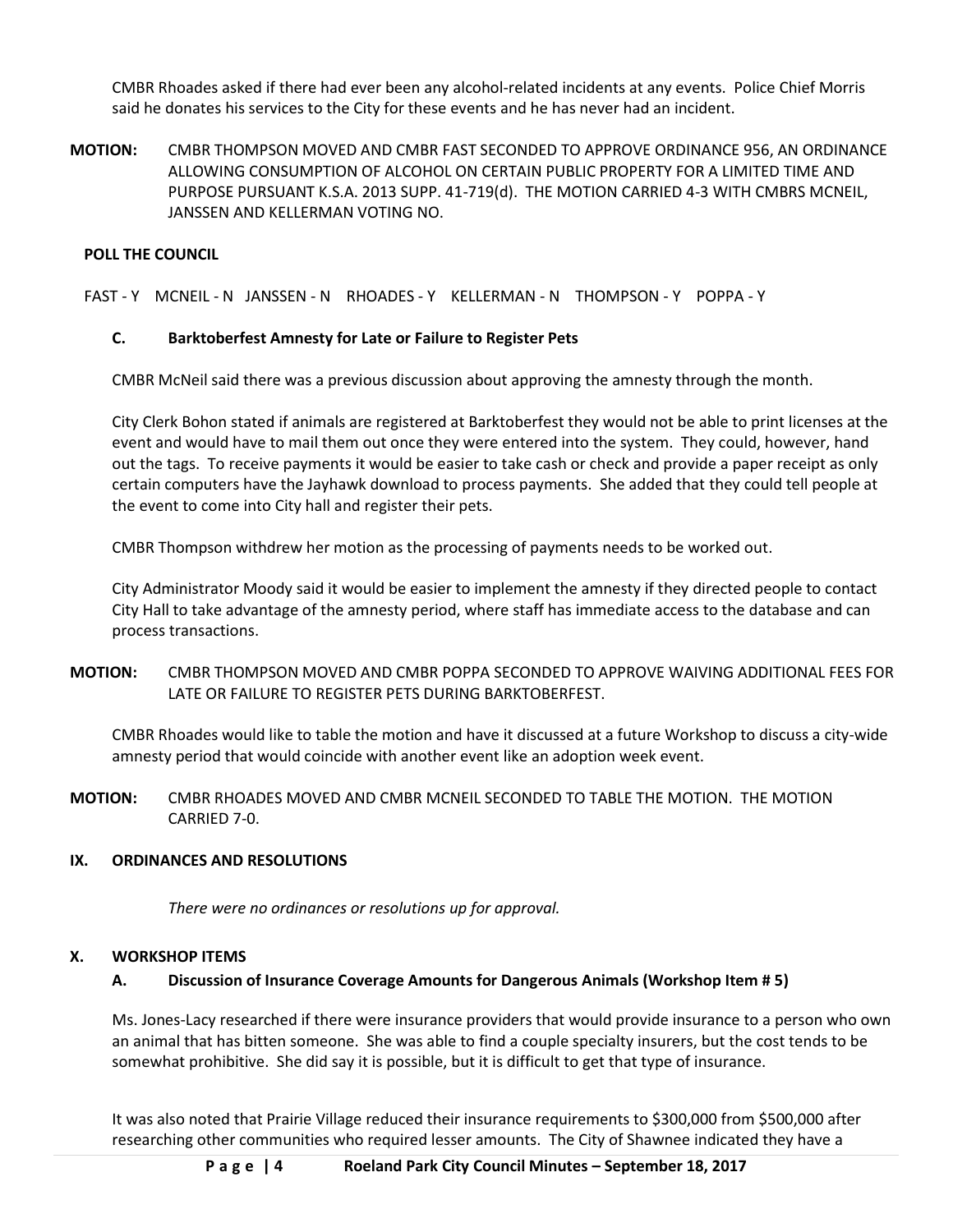\$300,000 minimum, which was determined at a recommendation from an officer that got back from specific training and said this was based on best practices.

Ms. Jones-Lacy said if they do decide to require such a policy she recommends adding the City of Roeland Park as an additional insured, so that if the policy is canceled they would be notified. If they are not added and the resident cancels the policy, then the City would not be informed of that.

CMBR McNeil questioned whether the City would be open to liability by allowing dangerous animals in the City. She also wanted to know how they can enforce insurance if people can't get it.

Ms. Jones-Lacy said most insurance companies include an umbrella policy of a pet, but that it would probably be excluded after it has bitten someone. The City would only know about an incident if it was reported, and if it were, it would then go through municipal court. The judge would review the City's ordinances to determine if they have insurance or not, or are they required to obtain it. If the owner is not willing or able, then the judge may make the decision to get rid of animal.

CMBR Janssen said there was an incident of a dog biting someone in his area and it required seven stitches to the person's face, but the settlement was for \$10,000. He said that pay outs are not as big as what one might think as to dog bites.

Mayor Marquardt noted that there was consensus to continue the discussion at the next Workshop and Ms. Jones-Lacy would provide ordinance language and include liability insurance in the range of \$100,000-\$300,000.

City Administrator Moody added that the language is already in the ordinance that the dog may be destroyed or removed from the community if needed.

CMBR Poppa said the required insurance premiums would be for a subsequent incident that might occur, not for a past event.

CMBR McNeil would like it addressed in the ordinance language what they would do in the event of a second incident. She recommended that the dog would have to go at that point.

Mayor Marquardt added that the severity of the injury also needs to be addressed.

### **B. July Financial Report (Workshop Item #6)**

Ms. Jones-Lacy reported that overall things are looking good. The City's largest revenue generators continue to be property tax, sales and use tax, franchise and court fees.

She said sales taxes are looking good when compared to July of last year. July 2017, they are 5.1 percent above this time in 2016 and 5.8 above target for the year. Franchise fees overall show collections at 2.9 percent higher than 2016. Gas is also up at 22 percent and video is up 10 percent from last year. However, cable is down 5 percent and electric is down 19 percent. Court fines are down 13.6 percent, which is expected because of the reduced find amount.

General Fund revenue is up overall \$21,829 and much of that is due to property taxes. General Fund expenditures for 2017 are seven percent lower compared with this time last year.

In the CERI report it notes that retail sales show a 4.8 percent year-to-date increase compared to the same time as 2016. When compared to Johnson County as a whole, they've seen a 4.7 decrease in the month and a 1.6 percent increase year-to-date when compared to figures in 2016.